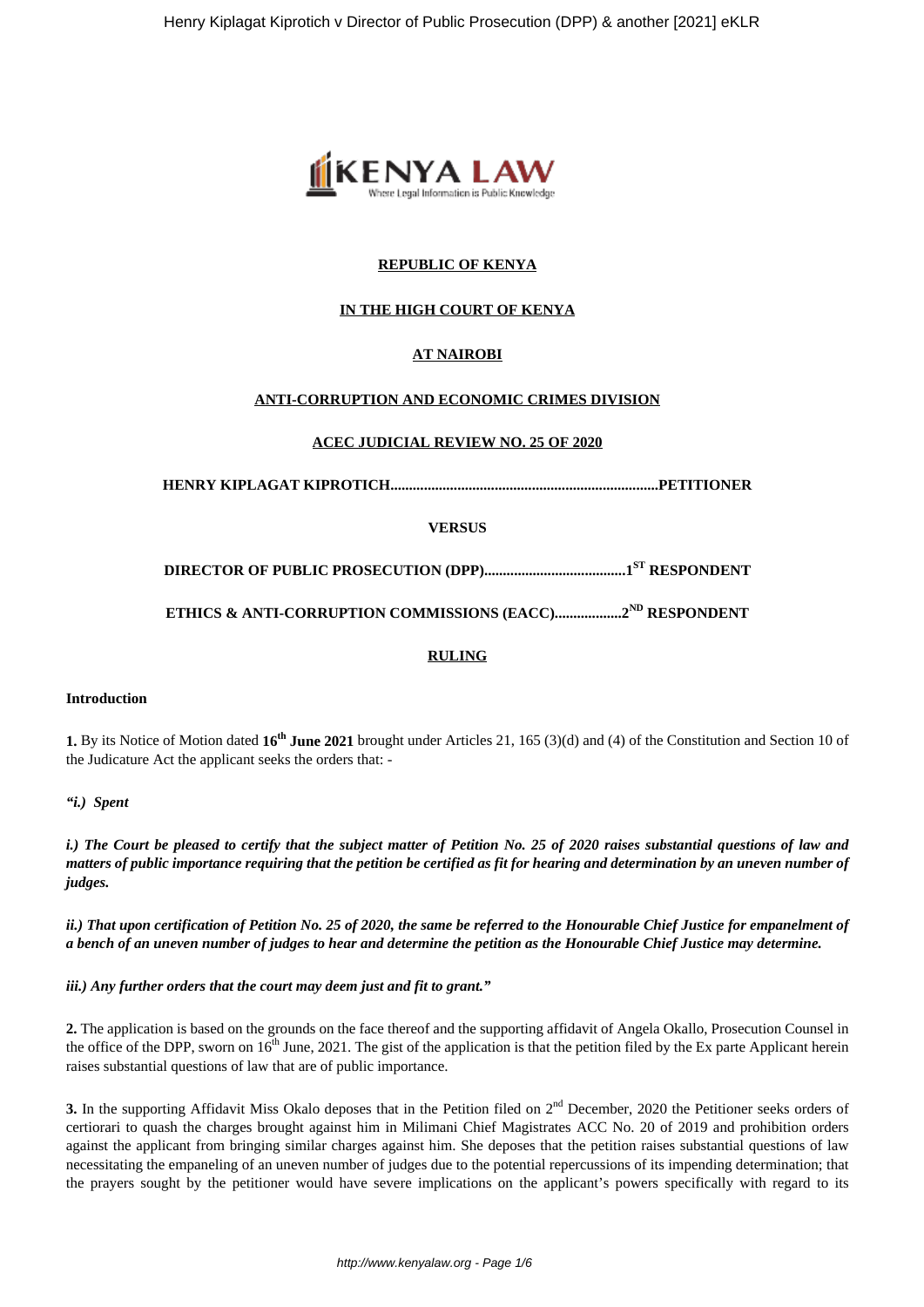decision to charge and that the applicant is concerned about the possibility of conflicting decisions emanating from judges of equal status and the effect it would have on the administration of justice by dint of Article 157(11) of the Constitution.

**4.** The purported substantial questions of law cited are:-

*"i.) Whether under articles 3, 10, 19, 20, 21, 25, 27, 47, 48, 50, 79, 153(4)(a) and 249 of the constitution of Kenya the Applicant can lawfully fail to commence criminal proceedings against a state officer, that is the Cabinet Secretary National Treasury without violating the provisions of article 157 of the Constitution of Kenya;*

*ii.) Whether in exercise of powers conferred upon the Applicant under article 157 of the Constitution, criminal proceedings can be initiated against a Cabinet secretary as the one concerned with the overall functions of the Ministry and whether he is accountable individually for the exercise of his powers and the performance of his functions under the law;*

*iii.) Whether cabinet secretaries are immune to criminal prosecution in respect of any acts and omissions punishable by law occasioned in the course of duty;*

*iv.) Whether a decision to prosecute a cabinet secretary can be faulted on account of political pronouncements by political leaves that have no nexus to the subject matter of the criminal proceedings and/or the evidence available to the DPP;*

*v.) Whether Article 23 of the Constitution of Kenya as interpreted vis a vis the settled doctrines on common law on judicial review and administrative action revolutionized the jurisprudence on prerogative orders in Kenya and therefore the test created under the Associated Provincial Picture Houses Ltd v Wednesday Corporation [1948] 1 KB 223 decision still applies;*

*vi.) Where the DPP, after having observed procedural propriety and applied his mind to constitutional requirements regarding the Decision to Charge and upon reaching a rational conclusion in respect thereof whether the courts can still review that decision and substitute in its place the court's own decision.*

*vii.) Whether the court may interfere with the decision to charge in the absence of any evidence or establishment of any procedural impropriety or irrationality on the part of the DPP.* 

*viii.) Whether the DPP is required to replicate the trial process including repeating full disclosure and place all its evidence and witnesses before and or turn the High Court into a trial for a and or argue and establish the factual basis and or the validity and or the substance of its charges before the High Court;*

*ix.) The jurisdictional distinction of the High court and that of the DPP on exercise of prosecutorial discretion and whether the High Court is rendering itself as an appellate forum over the opinion of the DPP*

*x.) The respect for the hierarchy of courts and jurisdictional deference as espoused under Article 162 & 169 of the Constitution of Kenya are germane to the practice of law generally and should be observed at all times so as to inculcate a culture of respect for the Rule of Law.;*

*xi.) The interpretation of Article 201 of the Constitution vis a vis the Public Finance Management Act (PFMA) on prudent financial management*

*xii.) Application of Chapter 6 of the Constitution to Cabinet secretaries where the Constitution confers upon them the power to delegate public authority to a state officer/public officer under the constitution or any other written law; and*

*xiii.) Whether the High Court is bound by the doctrine of stare decisis and if so in the case of conflicting judicial decisions, a judge of the concurrent jurisdiction or a subordinate court has the discretion to cherry pick on what decision to follow on a similar question."*

**5.** The application proceeded by way of written submissions.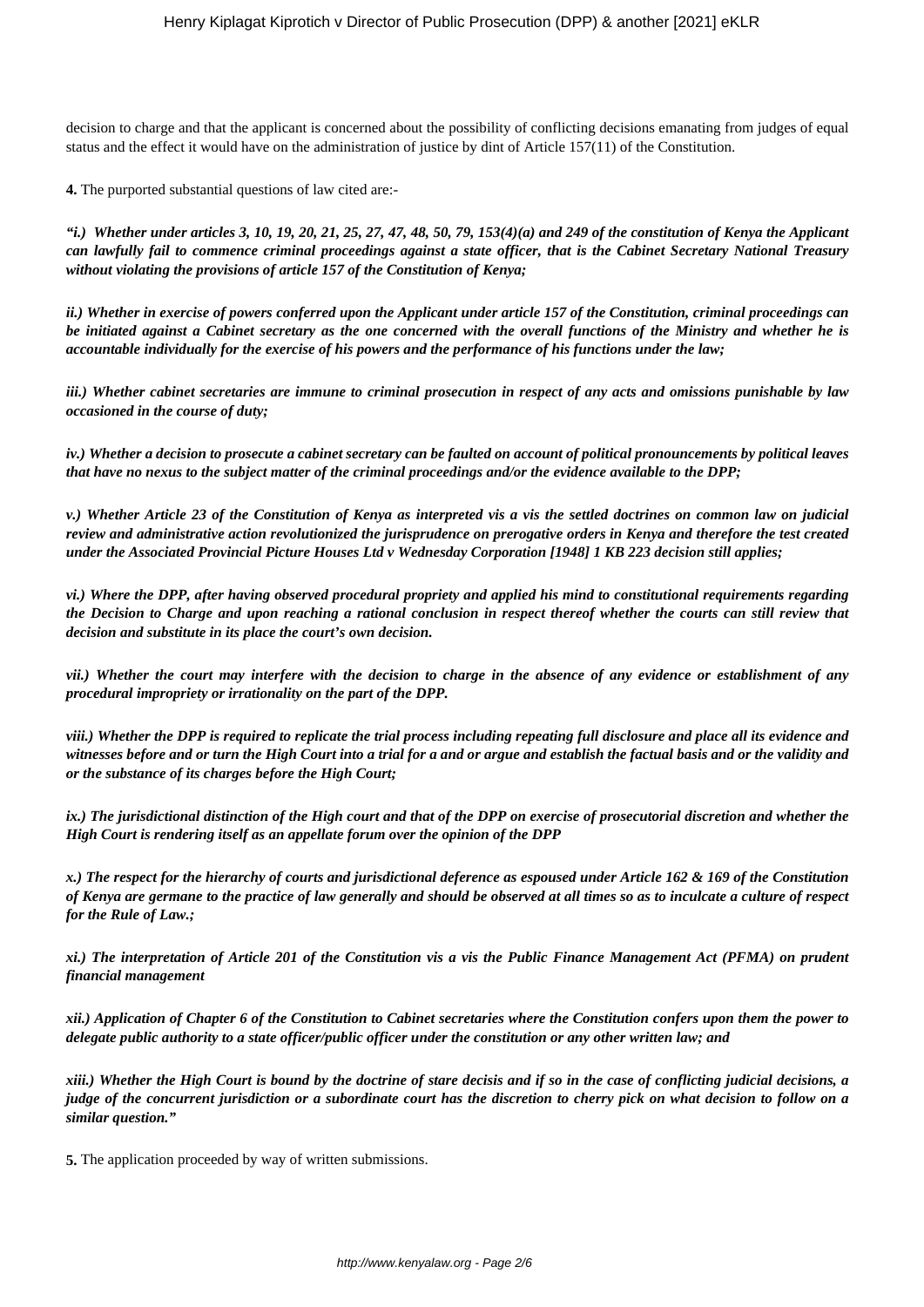**6.** Counsel for the applicant summarised its arguments as follows: -

*"a) The Applicant/1st Respondent meets the threshold to merit empanelment of an uneven number of judges as per Article 165(4) of the Constitution.*

*b) The application raises substantial questions of law of great public importance to merit recommendation for hearing and determination by a bench of an uneven number of judges.*

*c) The applicant/1st Respondent has presented material particulars so as to demonstrate real prejudice that may be occasioned to him if the orders sought are no granted."*

**7.** Counsel submitted that the issue for determination in this Notice of Motion is whether the JR Application filed by the exparte applicant raises a substantial question of law. She cited three cases where the phrase "substantial question of law" was defined. The said cases are:- **SIR CHUNILAL MEHTA & SONS LTD v CENTURY SPINNING AND MANUFACTURING CO. LTD AIR 1962 SC 1314** where the Supreme Court of India stated:-

*"a substantial question of law is one which is of general public importance or which directly and substantially affects the rights of the parties and which have not been finally settled by the Supreme Court, the Privy Council or the Federal Court or which is not free from difficulty or which calls for discussion of alternative views. If the question is settled by the Highest Court or the general principles to be applied in determining the questions are well settled and there is a mere question of applying those principles or that the plea raised is palpably absurd, the question would not be a substantial."*

· **PHILOMENA MBETE MWILU v DIRECTOR OF PUBLIC PROSECUTION & 4 OTHERS [2018] eKLR** where Mwita J stated:-

*"…… that a question of law would be a substantial question of law if it directly or indirectly affects the rights of parties; there is some doubt or difference of opinion on the issues raised and that the issue is capable of generating different interpretations. If however the question has been well settled by the highest court or the general principles to be applied in determining the question before court have been well-settled, the mere application of those principles to a new set of facts presented in a case before the court would not on their own constitute a substantial question of law. There must be the possibility of the matter attracting different interpretations or opinion in its interpretation or application of the principles espoused in the matter to make it a substantial question of law. All this notwithstanding, it is up to the individual judge to decide whether the matter raises a substantial question of law for purposes of reference."*

### · **OKIYA OMTATAH OKOITI & ANOTHER VS ANNE WAIGURU –CABINET SECRETARY, DEVOLUTION AND PLANNING AND 3 OTHERS (2017**) **eKLR** where the Court of Appeal held:-

*"42. There is therefore wisdom to be gained from the pronouncements of the Supreme Court of Kenya respecting interpretation of Article 163(4)(b). In Hermanus Phillipus Steyn v Giovanni Gnechi- Ruscone [2013] eKLR the Supreme Court of Kenya pronounced governing principles for purposes of certification under Article 163(4)(b) some of which are relevant in the context of certification under Article 165(4). Drawing therefrom, we adopt, with modification, the following principles:*

*"(i) For a case to be certified as one involving a substantial point of law, the intending applicant must satisfy the Court that the issue to be canvassed is one the determination of which affects the parties and transcends the circumstances of the particular case and has a significant bearing on the public interest;*

*(ii) The applicant must show that there is a state of uncertainty in the law;*

*(iii) The matter to be certified must fall within the terms of Article 165 (3)(b) or (d) of the Constitution;*

*(vi) The applicant has an obligation to identify and concisely set out the specific substantial question or questions of law which he or she attributes to the matter for which the certification is sought."*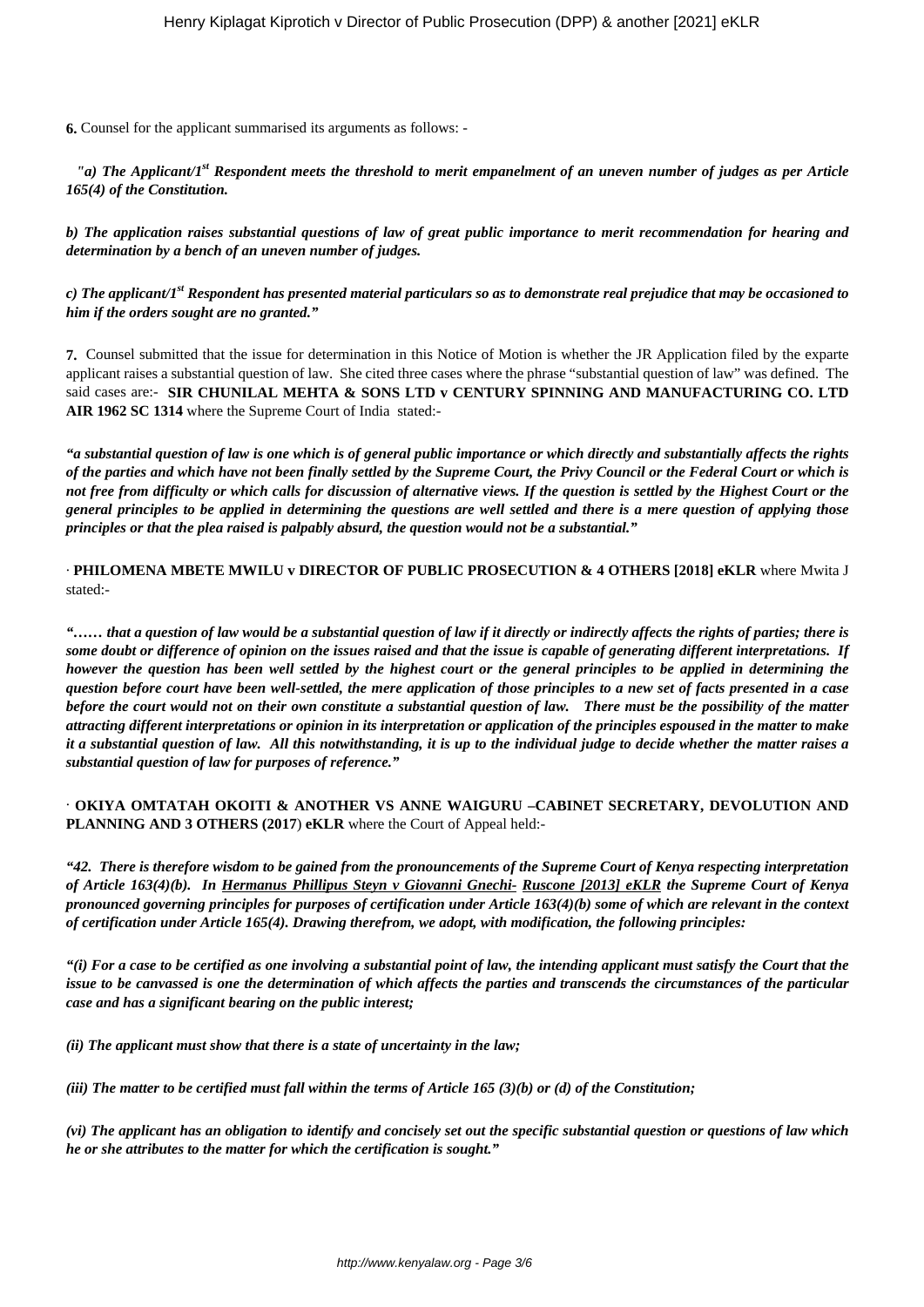*43. It is our judgment therefore, that whether a matter raises a substantial point of law for purposes of Article 165(4) of the Constitution is a matter for determination on a case-by-case basis. The categories of factors that should be taken into account in arriving at that decision cannot be closed."*

**8.** Counsel submitted that the mandate of the 1<sup>st</sup> Applicant is clear and in support of this submission she cited the decision of Majanja J in the case of **THUITA MWANGI & 2 OTHERS v ETHICS & ANTI-CORRUPTION COMMISSION & 3 OTHERS [2013] eKLR** that:-

*"39. The State's prosecutorial powers are vested in the DPP under Article 157 of the Constitution, the pertinent part which provides as follows;*

*(6) The Director of Public Prosecutions shall exercise State powers of prosecution and may—*

*institute and undertake criminal proceedings against any person before any court (other than a court martial) in respect of any offence alleged to have been committed.*

*40. The decision to institute criminal proceedings by the DPP is discretionary. Such exercise of power is not subject to the direction or control by any authority as Article 157(10) stipulates that;*

*(10) The Director of Public Prosecutions shall not require the consent of any person or authority for the commencement of criminal proceedings and in the exercise of his or her powers or functions, shall not be under the direction or control of any person or authority."*

**9.** Counsel decried the various interpretations by the courts as to the extent to which the applicants **"decision to charge"** can be reviewed. She submitted that some courts have based their decisions on **"proof of violation of constitutional powers"** and others on **"lack of sufficient"** evidence issues which in her view should be determined by trial courts. She cited as an example the case of **RICHARD MALEBE v DIRECTOR OF PUBLIC PROSECUTIONS & 2 OTHERS [2020] eKLR** where she submitted the court took a liberal approach and held that:-

*"On the contrary, a substantive review of the exercise of the DPP's decision must necessarily involve an assessment of the merit of the decision in the context of the threshold set for the DPP by the Constitution.............. It cannot be disputed therefore that the position of our law is that in certain, albeit limited, circumstances, the court may properly inquire into the propriety of the exercise of the discretion of the DPP to prosecute. Such an inquiry, as the cases above illustrate, must be undertaken in the clearest of cases. The question then, is whether the present case falls into that bracket. It would do so, as emerges from the cases set out above, if the facts and circumstances demonstrate a violation of the constitutional rights of the petitioner, or an improper exercise of the DPP's prosecutorial discretion conferred under the Constitution."*

**10.** Counsel also cited the case of **UWE MEIXNER & ANOTHER VS ATTORNEY GENERAL [2005] eKLR and** the case of **MUMO MATEMU v TRUSTED SOCIETY OF HUMAN RIGHTS ALLIANCE & 5 OTHERS [2013] eKLR** where the court stated:-

*"(56) The question then becomes, what is the standard or the test of the review" It was the contention of the appellant that the standard of review must be deferential given that appointments are committed to the other organs of government. In view of our constitutional design and the institutional competences attendant to it, it seems to us that this view cannot and has not been seriously contended in principle by any of the respondents. Deference is multi-directional, and we are prepared to hold that in the same way the other branches are to defer to the jurisdiction of the courts, the courts must also defer to the other branches where the constitutional design so ordains. We hold that the standard of judicial review of appointments to State or Public Office should therefore be generally deferential, although courts will not hesitate to be searching, where the circumstances of the case demand a heightened scrutiny provided that the courts do not purport to sit in appeal over the opinion of the other branches."*

**11.** Counsel contended that the decisions by various courts on the question of review of the Applicant's **"decision to charge"** based on lack of sufficient evidence "have opened a floodgate of litigation such as the petition in this case and it is due to this trend that the applicant raises the substantial questions of law which it seeks to have heard by an expanded bench.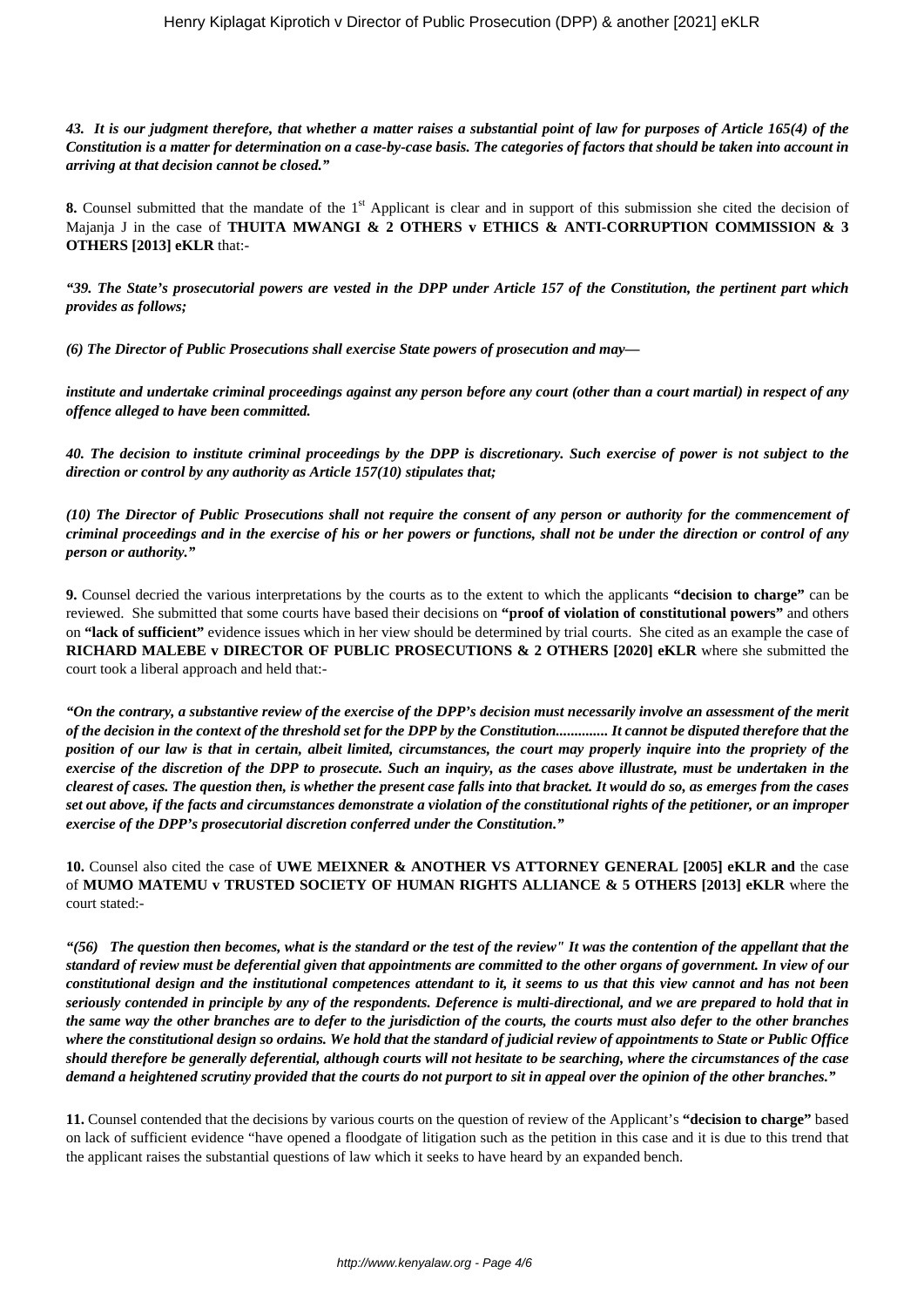12. Counsel further submitted that noting the grave effects that decisions of the High Court would have on the DPP's mandate under Article 157 of the Constitution and ultimately the public interest which the DPP is under a duty to protect the applicant is convinced that the issues raised are substantial as they directly affect the rights of the applicant, the public interest and the results transcend the circumstances of this case and because such decisions have ripple effects in criminal matters. Counsel contended that the substantial questions of law raised have not been determined by the highest court and the general principles are vague leaving parties to select the principles that best suit them. Counsel contended that the failure by the High Court to pronounce itself with finality on the issue could easily cripple criminal proceedings in all subordinate courts.

**13.** On what constitutes general public importance Counsel cited the cases of: - **HERMANUS PHILLIPUS STEYN v GIOVANNI GNECHI – RUSCONE [2013] eKLR, DELMONTE KENYA LIMITED v COUNTY GOVERNMENT OF MURANGA & 2 OTHERS [2016] eKLR** and submitted that in executing his mandate the 1<sup>st</sup> Applicant works at safeguarding the best interest of the public through prosecution of criminal cases including corruption and economic crimes and as such the issues are of great importance not just to the applicant but to the public. She implored this court therefore to exercise its discretion in the applicant's favour and hence refer this petition for empanelment. Counsel however submitted that while the  $1<sup>st</sup>$  Applicant is alive to the principle that the decision of a single judge has the same jurisprudential value as that of an expanded bench in these kind of applications each case must be considered on its own merit.

14. The Respondent opposed the application through a replying affidavit sworn on 14<sup>th</sup> July, 2021. In summary it is the respondent's case that the application is bad in law for being brought too late in the day hence in violation of Article 159 (2) (b) & (e) of the Constitution the same having been filed after the close of pleadings; that the application is an afterthought and brought to delay resolution of the Judicial Review Petition brought by the respondent; that the request for empanelment is in violation of the tenets of Article 165 (4) of the Constitution and further that the issues raised by the applicant are not novel and neither do they raise substantial questions of law.

**15.** In their submissions Counsel for the Respondents contended that most of the issues raised are moot and are not so complex or difficult to warrant setting up of a three judge bench. Counsel submitted that empanelment should be an exception rather than the rule and cited the case of **WYCLIFFE AMBETSA OPARANYA & 2 OTHERS v DIRECTOR OF PUBLIC PROSECUTIONS AND ANOTHER [2016] eKLR** where the court held that:-

*"25. …..Whereas the constitution permits certain matters to be heard by numerically enlarged bench, that is an exception to the general legal and constitutional position and it is in my view an option that ought not to be exercised lightly."*

**16.** Counsel contended that in any event the decision of the expanded bench is no more superior to that of a single judge. To support this submission counsel cited the case of **PETER NGANGA MUIRURI v CREDIT BANK LIMITED & ANOTHER CIVIL APPEAL NO. 203 OF 2006** and the cases of **HARRISON KINYANJUI v ATTORNEY GENERAL & ANOTHER [2012] eKLR and VADAG ESTABLISHMENT v SHRETTA & ANOTHER NAIROBI HC Misc CC No. 559 of 2011.** Counsel also relied on the case of **SOSPETER OJAAMONG & OTHERS v DIRECTOR OF PUBLIC PROSECUTION & ANOTHER [2021] eKLR.**

# **DETERMINATION**

**17.** The issue that arises in this application is whether the Applicant has made out a case to warrant this court to refer this petition to the Chief Justice for empanelment of a bench of an uneven number of Judges as provided in Article 165 (4) of the Constitution.

**18.** The principles governing applications of this nature are now settled. In the case of **OKIYA OMTATA OKOITI & ANOTHER v ANNE WAIGURU & OTHERS (supra)** the Court of Appeal adopted with modification the principles for certification of appeals under Article 163(4)(b) of the Constitution laid down by the Supreme Court in the case of **HERMANN PHILLIPUS STEYN v GIOVANNI GNECHI RUSCONE [2013] eKLR** and imported them into applications for certification under Article 165 (4) of the Constitution. I have cited those principles at length at paragraph 9 of this ruling and I see no need reproduce them again.

**19.** Applying those principles to this application it is my finding that this application does not meet the threshold for certification under Article 165(4) of the Constitution in that firstly, the applicant has not demonstrated to this court that the issue or question of the extent to which a court can review the Applicant's **"decision to charge"** is novel or that it raises a substantial issue of law. That question has been litigated and adjudicated by several judges of the High Court and it is not new, a fact which was admitted by